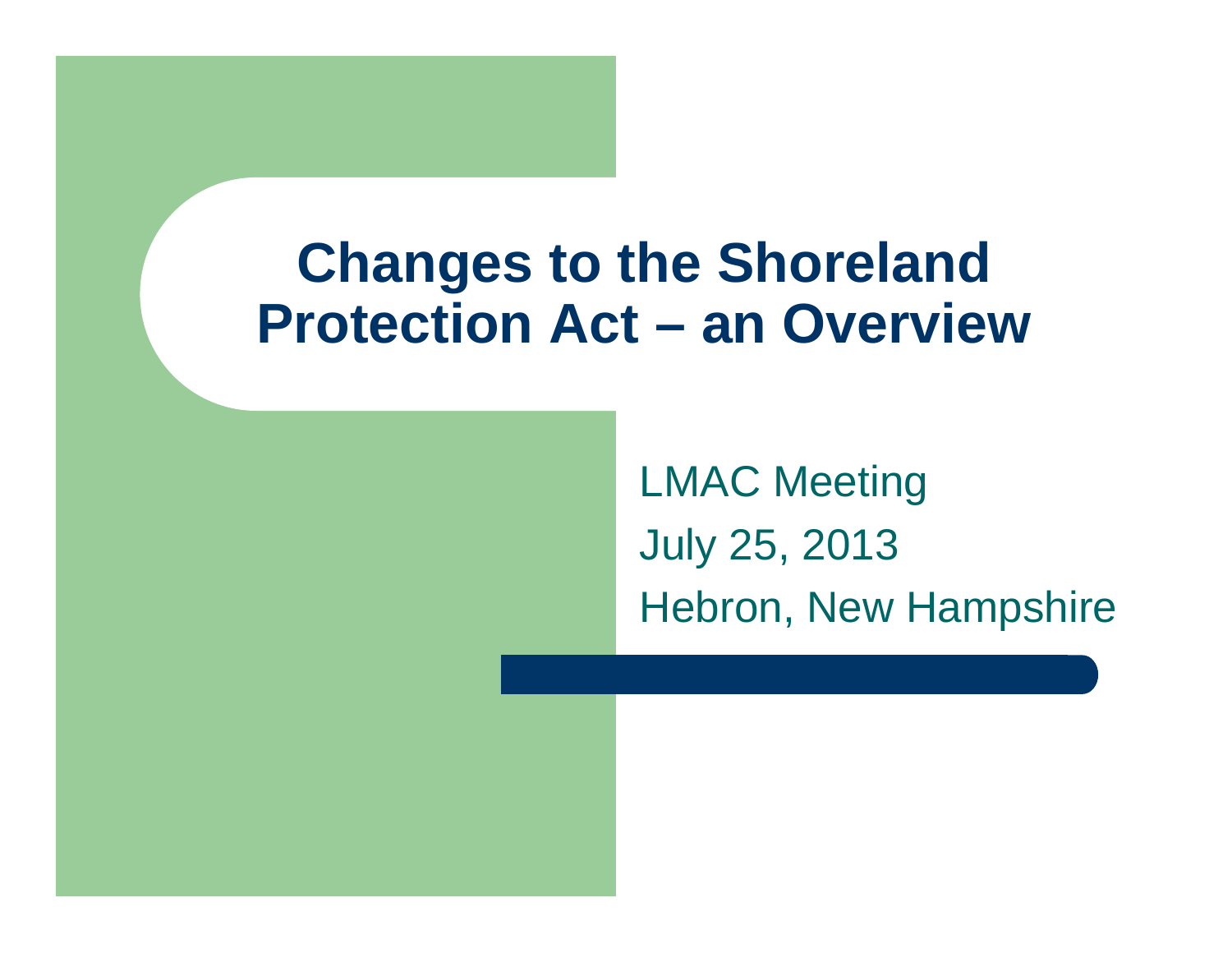#### **Effective Date**

z **August 27, 2013**

#### **• Many of the 2008 buffer requirements have been restored.**

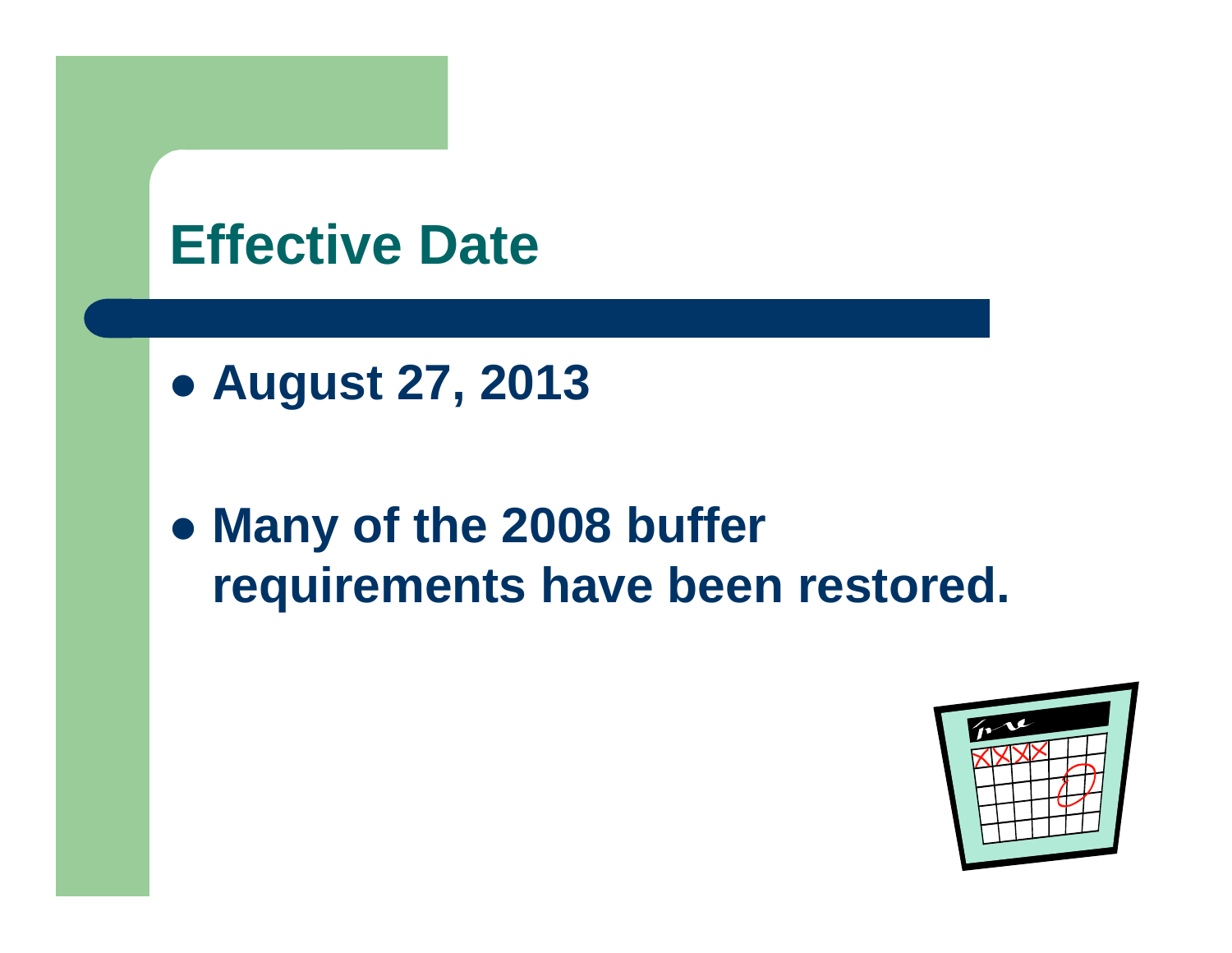## **Ground Cover Becomes "Natural"**

- $\bullet$  RSA 483-B:4, X-b, relative to the definition of "natural ground cover", is repealed.
- $\bullet$  RSA 483-B:4, VII the definition of "Ground Cover" is replaced to read: "…any herbaceous plant or any woody seedling or shrub generally less than 3 feet in height. Ground cover shall not include lawns, landscaped areas, gardens, invasive species …, exotic species …, imported organic or stone mulches, or other artificial materials."
- **→ This is the old natural groundcover definition. This was done to remove conflicts in the definition of the similar terms which had been introduced in separate, earlier, legislative sessions.**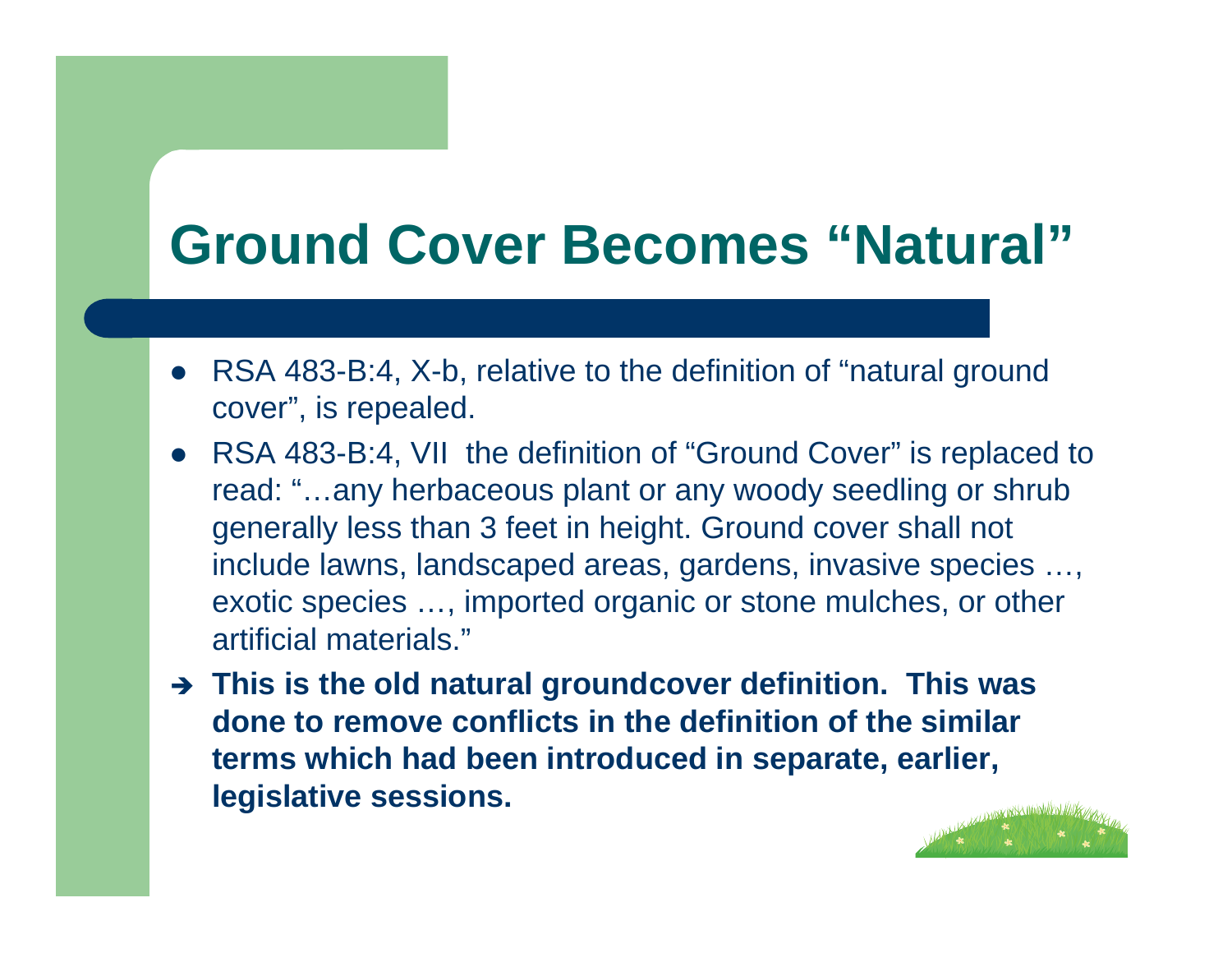## **Healthy Native Vegetation**

- Amend RSA 483-B:4,XXIV-b to read: "means *native* vegetation allowed to grow without cutting, limbing, trimming, pruning, mowing, or other similar activities except as needed for [plant health, normal maintenance, and] renewal *or to maintain or improve plant health***."**
- **→ This restores the focus of protection to native species and moves towards limiting the activities allowed to those beneficial to the vegetation.**

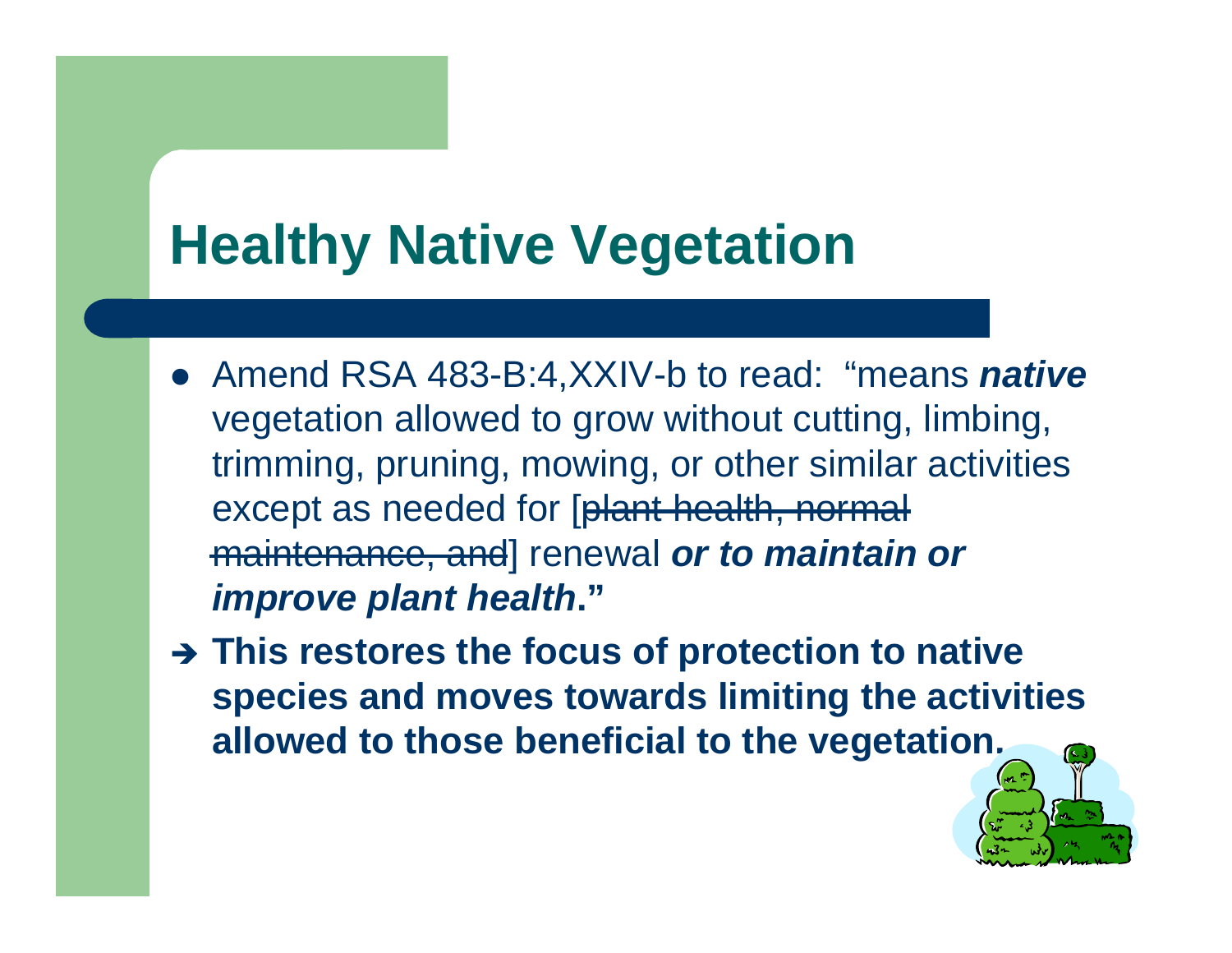# **DES Has Limited Property Access**

- $\bullet$  Amend RSA 483-B:5, II to read as follows: "The commissioner or his or her designee may, for cause, enter upon any subject land or parcel at any reasonable time [after written notification]*, provided he or she has obtained the oral or written permission of the property owner, attempted to notify the property owner or his or her agent either orally or in writing 24 hours prior to entry, or has observed, or received credible evidence of, the occurrence of activities regulated by this chapter that may impact water quality,* to perform oversight and enforcement duties provided for in this chapter."
- Î **The most important phrase here is "or has observed, or received credible evidence of, the occurrence of activities regulated by this chapter that may impact water quality…." If we see a violation or receive a credible compliant we can investigate immediately.**

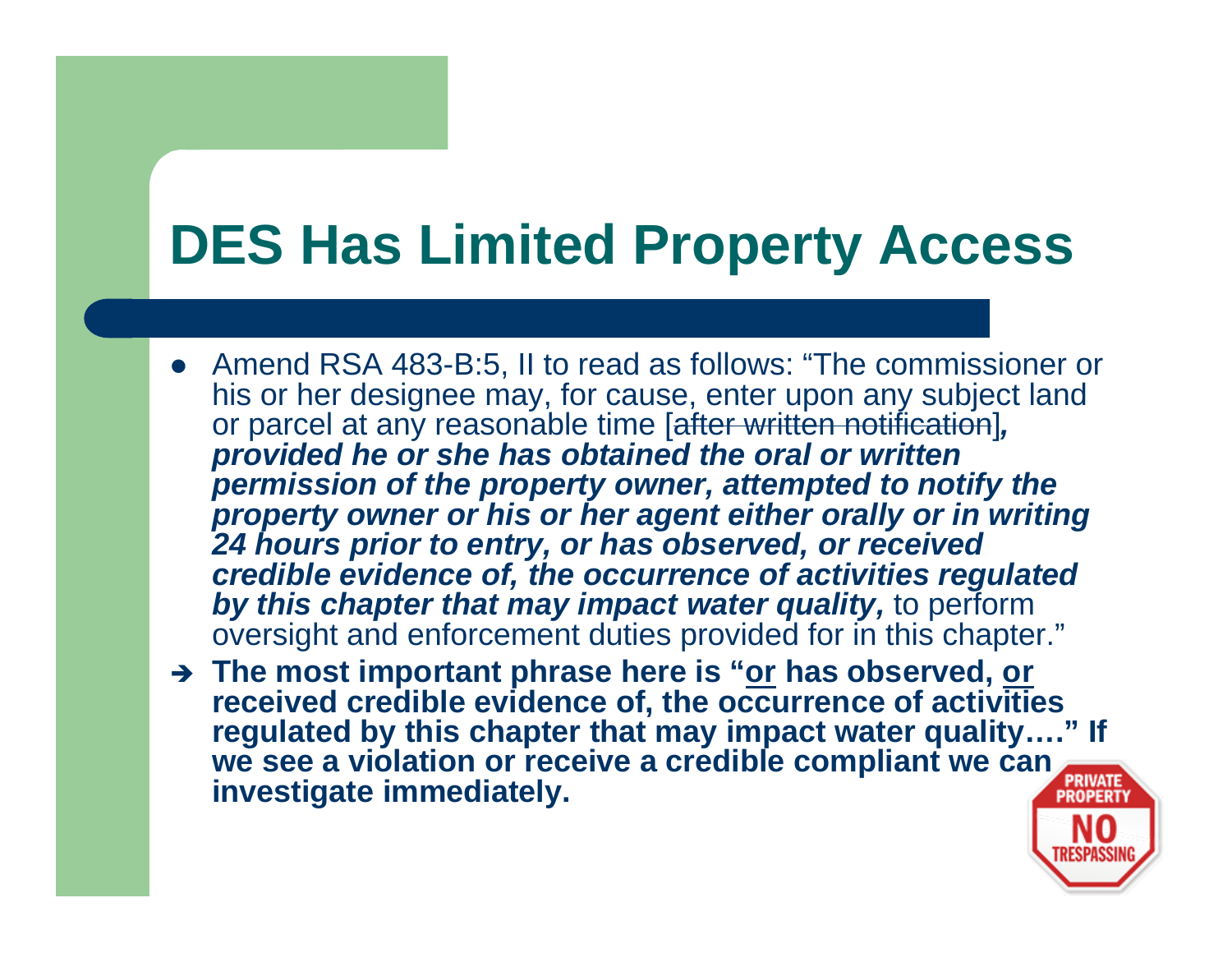## **Limestone – No Exception**

- Amend RSA 483-B:9, II(d) to read as follows: "No fertilizer<sup>[, except limestone,]</sup> shall be applied to vegetation or soils located within 25 feet of the reference line of any public water. Beyond 25 feet, slow or controlled release fertilizer, as defined by rules adopted by department, may be used."
- **→ Members of both the scientific community and regulated public pursued this on the grounds that limestone does degrade water quality.**

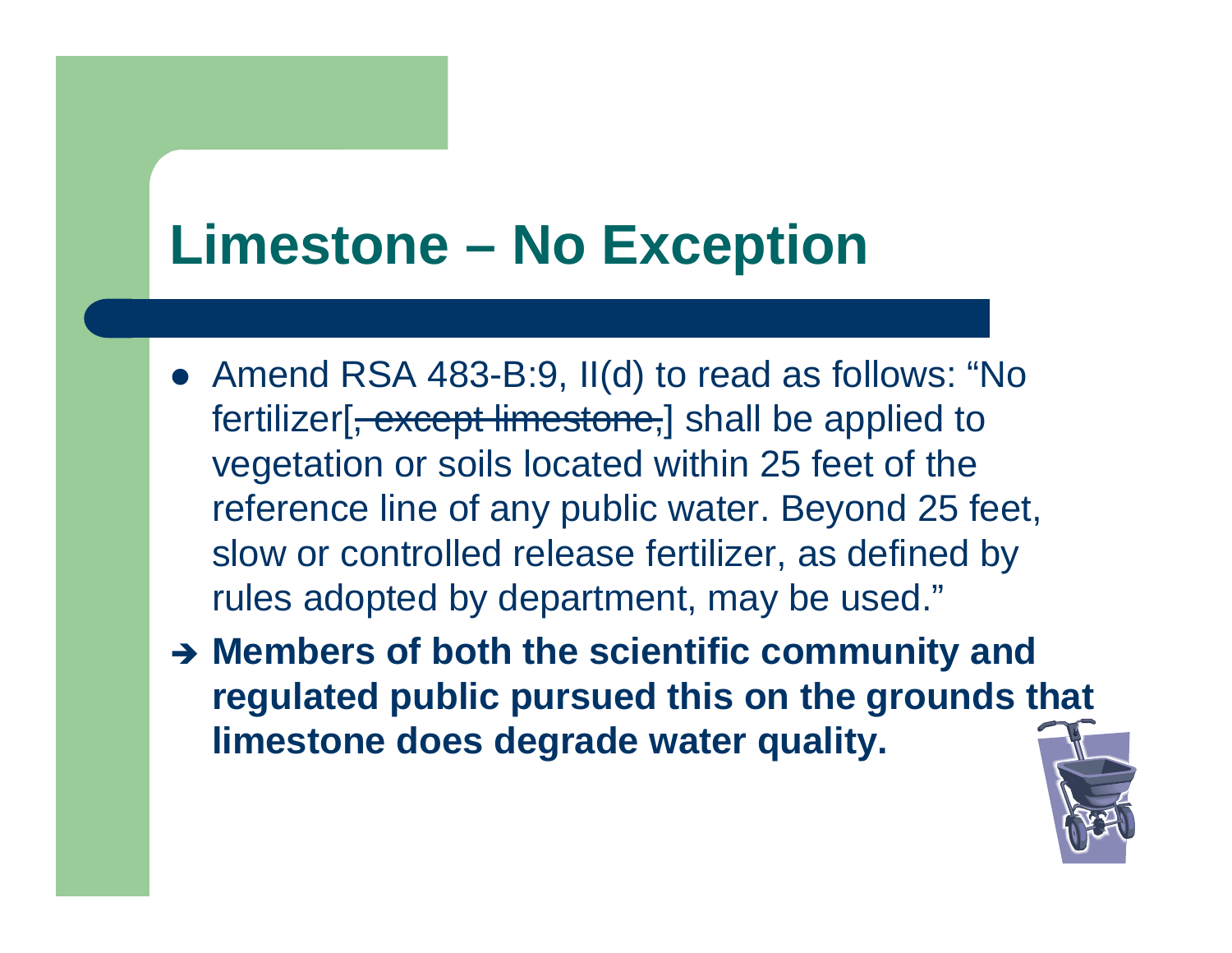### **Tree Cover – More Required**

#### Diameter or Caliper – Score

- $\bullet$  1 to 3 inches  $-1$
- $\bullet$ *Greater than* 3 to *and including* 6 inches – 5
- $\bullet$ *Greater than* 6 to *and including* 12 inches – 10
- $\bullet$  $[12$  to 24 inches  $-15]$
- $\bullet$ Greater than [24] *12* inches – [25] *15*
- $\rightarrow$  The points for given tree diameters are lowered **thus requiring more trees to be kept within the 50 ft waterfront buffer.**

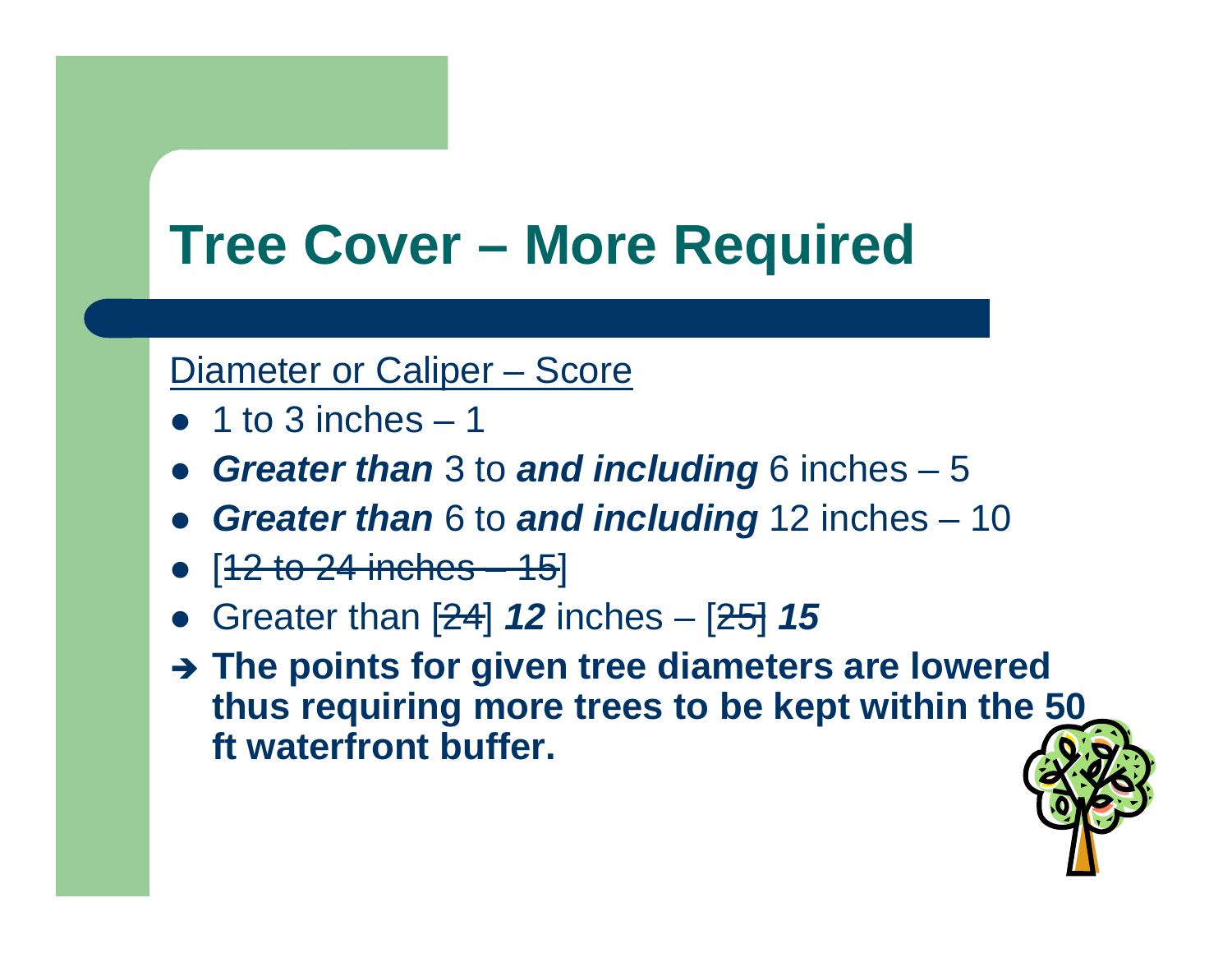# **Shrubs Only Count for Planting**

- $\bullet$  *(ii) For the purpose of planting under RSA 483-B:9, V(g)(3),*  shrubs and groundcover plants shall be scored as follows:
	- Four square feet of shrub area -1 point.
	- Ground cover [planted in the form of sod or mat]*, not including mowed lawn* - one point for every 50 square feet.
	- Shrub and groundcover shall [not] count for *at least 15 points and not* more than 25 points in each full segment.

**→ Points are only awarded for shrub and ground cover when there is a need to replant or restore a previously disturbed shoreline. Previously, 25 points could be made up using 100 sq ft of pre-existing shrubs, meaning only 25 points worth of trees were needed. Now when counting existing vegetation for the purpose of cutting or determining compliance, all 50 points must be obtained using trees.**